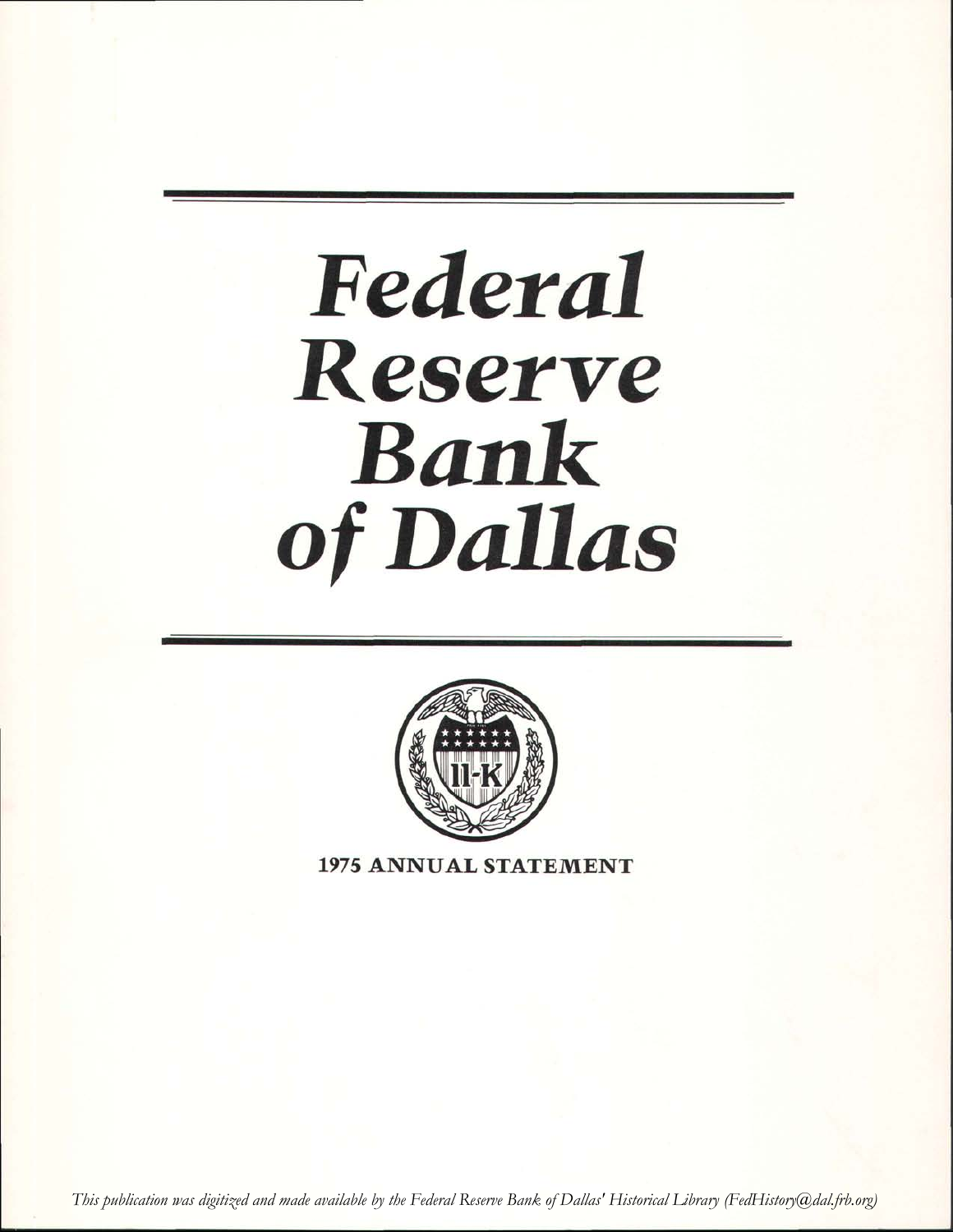### Federal Reserve Bank of Dallas

#### To the Member Banks in the Eleventh Federal Reserve District:

The possibility suggested a year ago-that 1975 could well turn out better than many were expecting-has materialized. The economy appears to be firmly launched on a sustainable recovery and expansion. Inflation and unemployment have receded. Nevertheless, American concepts and institutions continue under pressure. The twin goals of domestic economic policy-full employment and price stability-have not yet come within our grasp.

We continue to experience substantial inflation in the midst of large amounts of unused labor and industrial resources. Large increases in wage rates in the presence of large numbers of unemployed indicate that the price-making institutions and processes in the labor markets are yielding results inconsistent with the overriding national economic goals. Similarly, and not unrelated, price increases on a number of industrial materials and products in the presence of sizable amounts of unused capacity indicate some of our commodity markets are performing in a comparable manner. Similar conditions may be observed in price changes for a number of services.

This tendency for prices to rise even in the midst of large amounts of unused resources indicates not only strong monopolistic elements in a number of important markets but also widespread and strong expectations that inflation will continue. Unfortunately, activities are undertaken by both government and private groups to enable individual sectors to restrict competition and raise or maintain prices. This contributes to both inflation and idle resources and results in an economic structure heavily interlaced with price rigidities and price-increasing features. Moves to restructure laws, institutions, and practices that are inconsistent with competitive markets and flexible prices should receive high priority in the nation's Bicentennial Year in order that the continuing pursuit of full employment and price stability may succeed.

Financial institutions, especially in the Eleventh District, appear generally to be in a position to provide the credit and other financial services needed by an expanding economy. And the somewhat emotional wave of concern about prospective credit and capital shortages has justifiably subsided. These favorable developments are related, of course, to the progress in reducing inflation, and their continuance is heavily dependent on further progress on the inflation front.

At this time, it appears that 1976 will be a good year for the District and District banks. My associates and I wish for you "continued progress in 1976" and thank you for your cooperation and support in I975.

Sincerely yours,

Enalthaughna

ERNEST T. BAUCHMAN President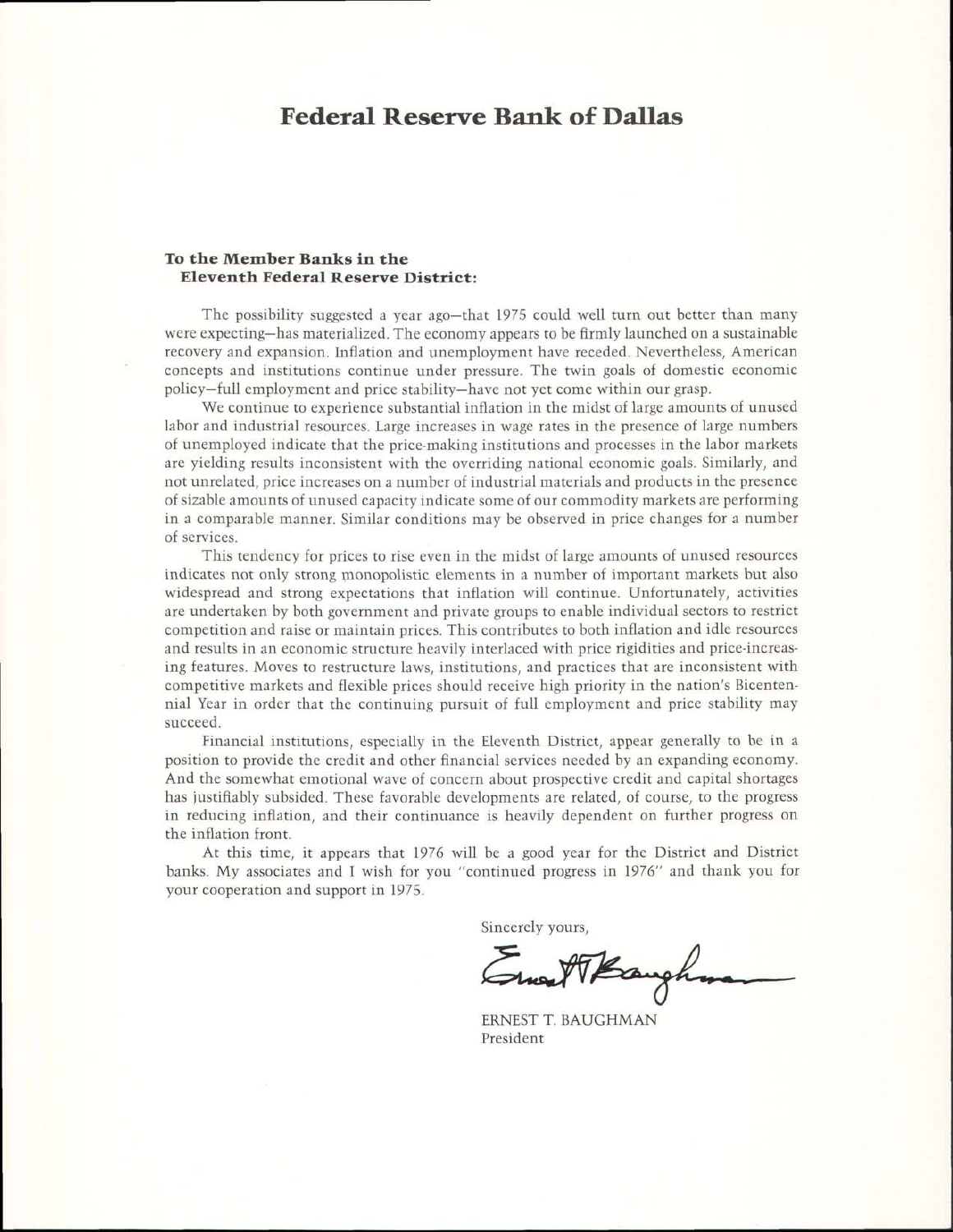### **Directors**

January 1, 1976

#### FEDERAL RESERVE BANK OF DALLAS

(Chairman and Federal Reserve Agent), Chairman of the Board, Dresser Industries, Inc., Dallas, Texas (Deputy Chairman), Chairman of the Board, Beaird-Poulan Division, Emerson Electric Co., Shreveport, Louisiana President, The First National Bank of Seymour, Seymour, Texas Cattle and Investments, Amarillo, Texas Owner, Gerald D. Hines Interests, Houston, Texas Chairman of the Board, The Central National Bank of San Angelo, San Angelo, Texas Chairman of the Board and Chief Executive Officer, Frost Bros., Inc., San Antonio, Texas President, Foley's, Division of Federated Department Stores, Inc., Houston, Texas Chairman of the Board, First International Bancshares, Inc., Dallas, Texas

#### EL PASO BRANCH

President, First National Bank of Lea County, Hobbs, New Mexico President and Chairman of the Board, Tucson Gas & Electric Company, Tucson, Arizona Owner, Gage Holland Ranch, Alpine, Texas Chairman of the Board, The First National Bank of Midland, Midland, Texas President, Peinado, Peinado & Navarro, Consulting Structural Engineers, El Paso, Texas President, Popular Dry Goods Co., Inc., El Paso, Texas President, First National Bank in Alamogordo, Alamogordo, New Mexico

#### **HOUSTON BRANCH**

President and Chief Executive Officer, Anderson, Clayton & Co., Houston, Texas Chairman of the Board and President, First National Bank in Conroe, Conroe, Texas President, The City National Bank of Bryan, Bryan, Texas President, First City National Bank of Houston, Houston, Texas President, Victoria Bank & Trust Company, Victoria, Texas President, Prairie View A&M University, Prairie View, Texas Chairman of the Board, President, and Chief Executive Officer, Marathon Manufacturing Company, Houston, Texas

#### SAN ANTONIO BRANCH

Senior Partner, Wood, Boykin & Wolter, Lawyers, Corpus Christi, Texas President, National Bank of Commerce of San Antonio, San Antonio, Texas Owner-Manager, Progreso Haciendas Company, Progreso, Texas President, First National Bank of Kerrville, Kerrville, Texas President and General Manager, Morales Feed Lots, Inc., Devine, Texas President, The Austin National Bank, Austin, Texas Chairman of the Board and Chief Executive Officer, Scarbroughs Stores, Austin, Texas

#### FEDERAL ADVISORY COUNCIL MEMBER

Chairman of the Board and Chief Executive Officer, Texas Commerce Bank, National Association, Houston, Texas

**John Lawrence** 

#### **Charles T. Beaird**

Gene D. Adams Thomas W. Herrick **Gerald D. Hines Frank Junell** 

Irving A. Mathews

**Stewart Orton** Robert H. Stewart, III

> Reed H. Chittim J. Luther Davis

**Gage Holland** C. J. Kelly Arnold B. Peinado, Jr.

Herbert M. Schwartz **Wayne Stewart** 

> T. J. Barlow Seth W. Dorbandt

**Bookman Peters** Nat S. Rogers P. K. Stubblefield Alvin I. Thomas Gene M. Woodfin

Marshall Boykin III Richard W. Calvert John H. Holcomb Ben R. Low Pete Morales, Jr. **Leon Stone** Margaret Scarbrough Wilson

**Ben F. Love**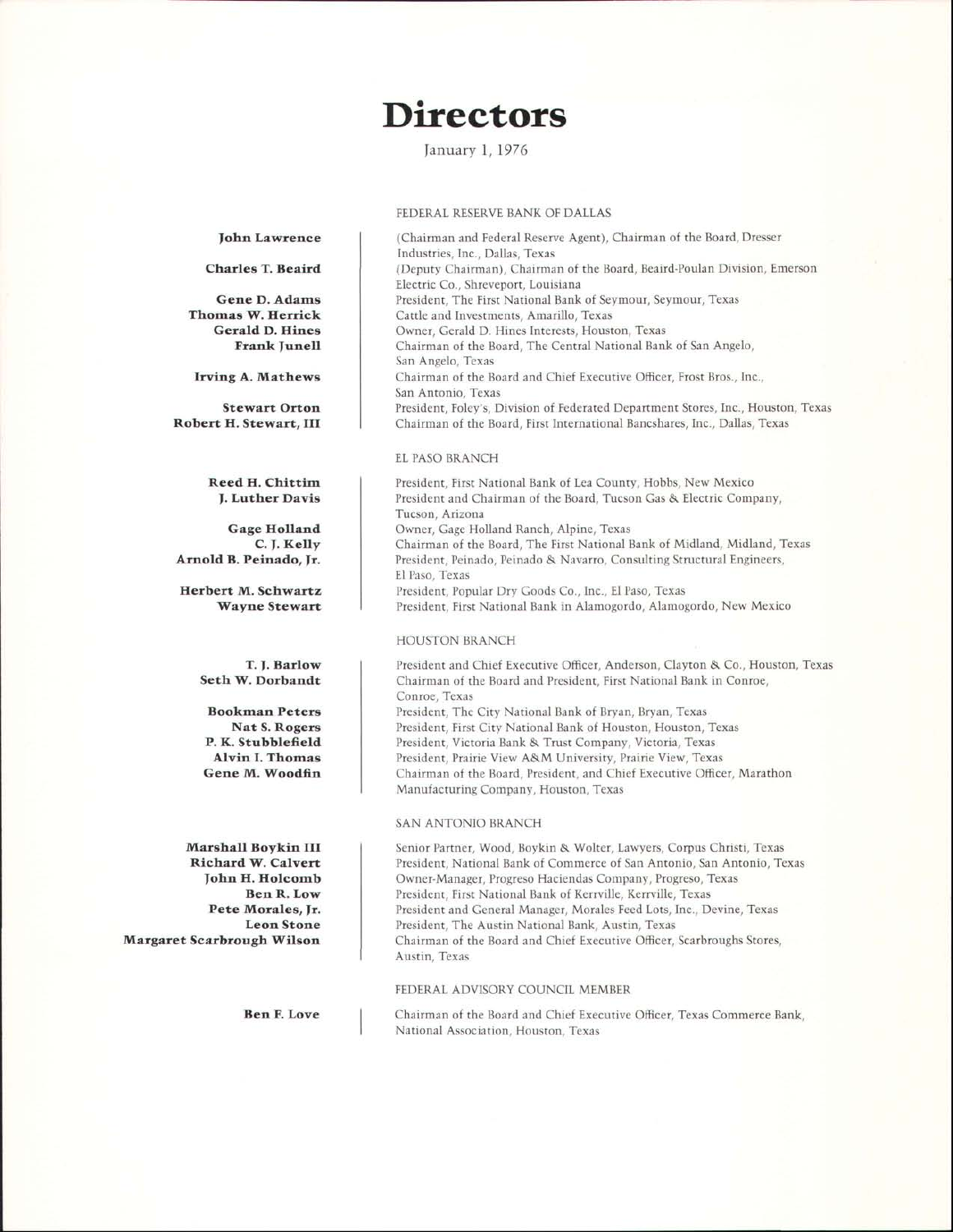### **Officers**

January 1, 1976

#### FEDERAL RESERVE BANK OF DALLAS

Ernest T. Baughman T. W. Plant Robert H. Boykin James L. Cauthen Tony J. Salvaggio Robert A. Brown **Joseph E. Burns** George C. Cochran, III Leon W. Cowan Ralph T. Green C. J. Pickering Carl H. Moore W. M. Pritchett Fredric W. Reed Harry E. Robinson, Jr. George F. Rudy **Rasco R. Story Thomas R. Sullivan** E. W. Vorlop, Jr. Sidney J. Alexander, Jr. J. A. Clymer Richard D. Ingram William H. Kelly Larry J. Reck Neil B. Ryan **Jesse D. Sanders** Robert Smith, III T. E. Spreng E. A. Thaxton, Jr. C. L. Vick John C. Blake **Adrian W. Throop** Carla M. Warberg Carroll D. Blake **Thomas H. Rust Sammy T. Schulze** Millard E. Sweatt, Jr.

> Fredric W. Reed Forrest E. Coleman Joel L. Koonce, Jr.

James L. Cauthen **Rasco R. Story** J.Z. Rowe Vernon L. Bartee Sammie C. Clay

Carl H. Moore **Thomas H. Robertson** Thomas C. Cole Robert W. Schultz

President First Vice President Senior Vice President Senior Vice President Senior Vice President General Auditor Vice President Vice President Vice President Vice President and Senior Economic Adviser Vice President Vice President Vice President Vice President Vice President Vice President and General Counsel Vice President Vice President Vice President and Controller Assistant Vice President Assistant Vice President Assistant Vice President and Assistant Secretary Assistant Vice President **Assistant Vice President** Assistant Vice President Assistant Vice President Assistant Vice President and Secretary Assistant Vice President Assistant Vice President Assistant Vice President Chief Examiner Research Officer Research Officer Bank Relations Officer and Assistant Secretary Personnel Officer Assistant General Auditor Assistant Counsel

#### EL PASO BRANCH

Vice President in Charge Assistant Vice President Operations Officer

#### HOUSTON BRANCH

Senior Vice President in Charge Vice President Assistant Vice President Operations Officer Operations Officer

#### SAN ANTONIO BRANCH

Vice President in Charge Assistant Vice President Operations Officer Operations Officer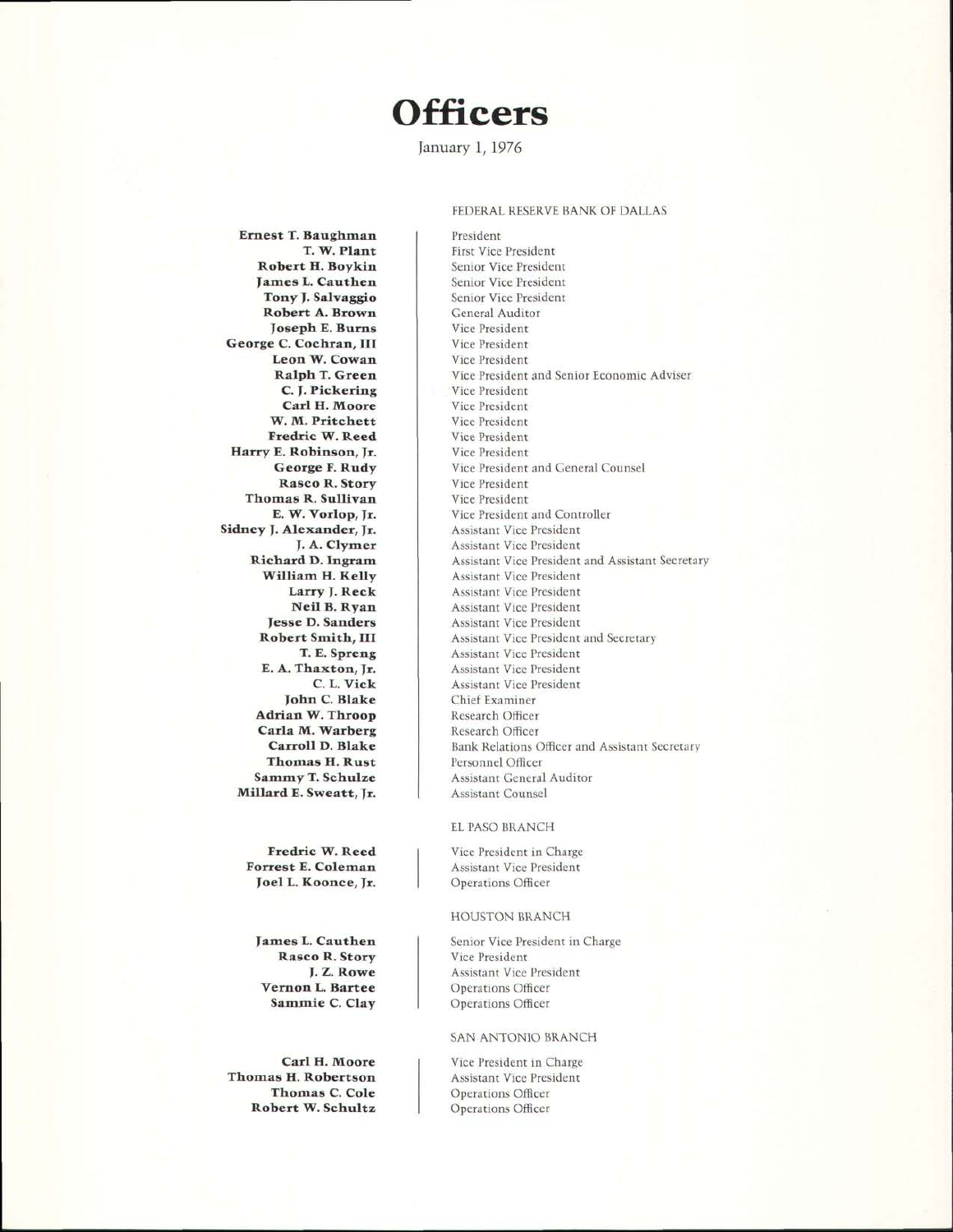## **Statement of Condition**

| <b>ASSETS</b>                                                                                                                                          | Dec. 31, 1975                                                             | Dec. 31, 1974                                                             |
|--------------------------------------------------------------------------------------------------------------------------------------------------------|---------------------------------------------------------------------------|---------------------------------------------------------------------------|
| Gold certificate account<br>Special Drawing Rights certificate account.<br>Federal Reserve notes of other Banks<br>Other cash<br>Loans and securities: | 422,062,397<br>S.<br>19,000,000<br>110,300,237<br>16,053,214              | S<br>571,896,174<br>14,000,000<br>91,552,993<br>11,290,277                |
| Federal agency obligations<br>U.S. Government securities<br>Total loans and securities                                                                 | 200,000<br>310,412,000<br>4,433,099,000<br>4,743,711,000                  | 23,100,000<br>213,143,000<br>3,628,948,000<br>3,865,191,000               |
|                                                                                                                                                        | 835,120,787<br>11,761,334<br>2,234,384<br>66,719,535<br>\$6,226,962,888   | 636,429,457<br>11,867,825<br>44,799,947<br>\$5,247,027,673                |
| <b>LIABILITIES</b>                                                                                                                                     |                                                                           |                                                                           |
| Federal Reserve notes in actual circulation.<br>Deposits:                                                                                              | \$3,009,711,816                                                           | \$2,707,174,505                                                           |
|                                                                                                                                                        | 1,666,305,414<br>389,303,570<br>14,443,000<br>61,759,282<br>2,131,811,266 | 1,744,688,075<br>105,184,903<br>15,950,000<br>29,973,726<br>1,895,796,704 |
| Interdistrict settlement account                                                                                                                       | 565,839,777<br>51,260,044<br>364,544,485<br>6,123,167,388                 | 498,101,362<br>47,636,602<br>5,148,709,173                                |
| <b>CAPITAL ACCOUNTS</b>                                                                                                                                |                                                                           |                                                                           |
| TOTAL CAPITAL ACCOUNTS<br>TOTAL LIABILITIES AND CAPITAL ACCOUNTS                                                                                       | 51,897,750<br>51,897,750<br>103,795,500<br>\$6,226,962,888                | 49,159,250<br>49,159,250<br>98,318,500<br>\$5,247,027,673                 |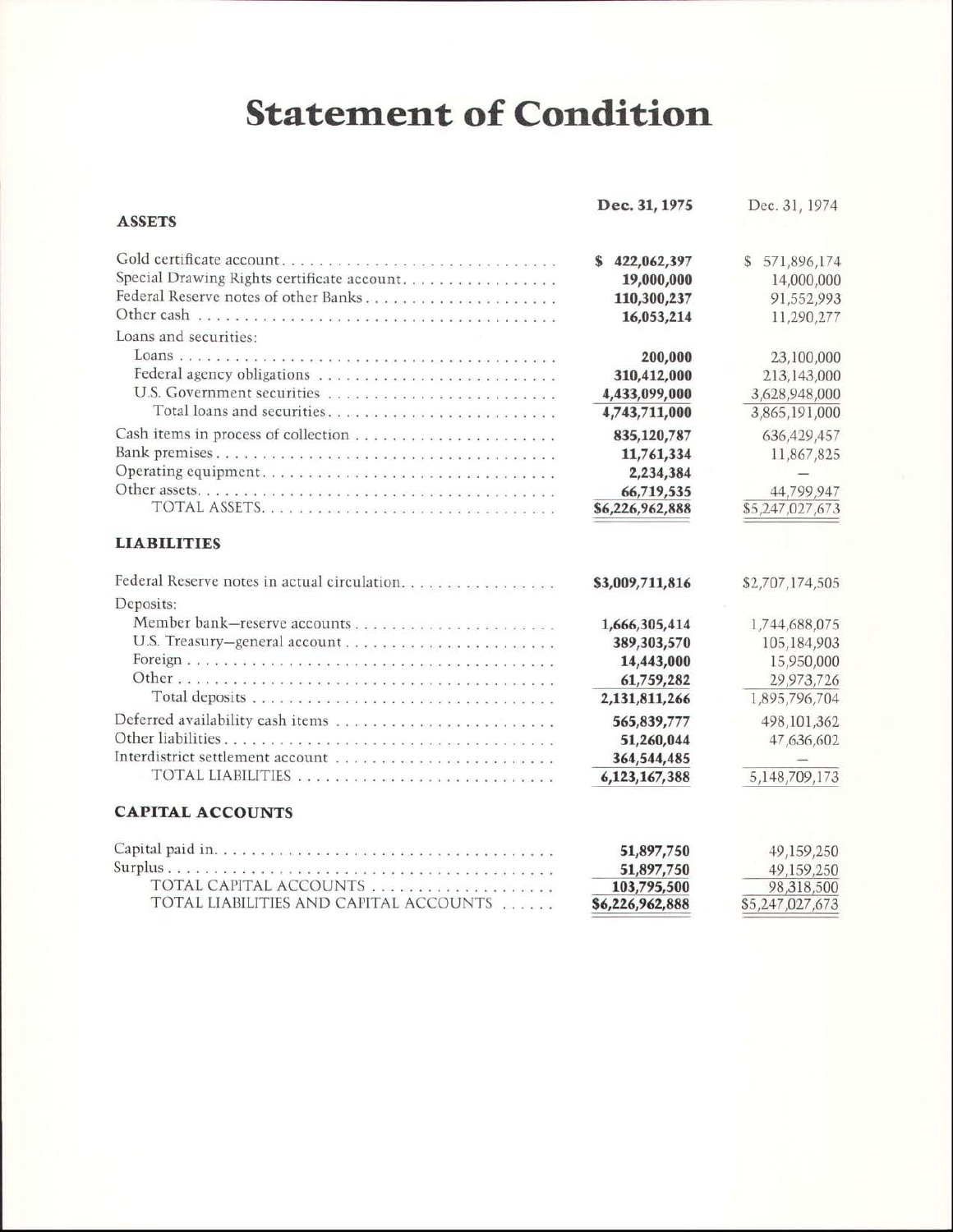# **Earnings and Expenses**

| 1975                                                                         | 1974                           |
|------------------------------------------------------------------------------|--------------------------------|
| <b>CURRENT EARNINGS</b>                                                      |                                |
| 518,909<br>S<br>295,895,909                                                  | 7,493,763<br>S.<br>265,390,908 |
| 300,698                                                                      | 375,117                        |
| 38,096                                                                       | 124,080                        |
| 296,753,612<br>TOTAL CURRENT EARNINGS                                        | 273,383,868                    |
| <b>CURRENT EXPENSES</b>                                                      |                                |
| 27,671,218                                                                   | 25,837,157                     |
| 1,846,600<br>Assessment for expenses of Board of Governors                   | 2,244,000                      |
| Federal Reserve currency:                                                    |                                |
| 1,591,712<br>Original cost, including shipping charges                       | 1,426,390                      |
| 37,325<br>Cost of redemption, including shipping charges                     | 42,808                         |
| 31,146,855<br>Total as a received a consequence of the contract consequences | 29,550,355                     |
| 1,569,640<br>Less reimbursement for certain fiscal agency and other expenses | 1,382,209                      |
| 29,577,215                                                                   | 28,168,146                     |
| <b>PROFIT AND LOSS</b>                                                       |                                |
| 267,176,397                                                                  | 245,215,722                    |
| Additions to current net earnings:                                           |                                |
| Profit on sales of U.S. Government securities (net)<br>1,734,021             |                                |
| 182,844                                                                      | 96,935                         |
| 1,916,865                                                                    | 96,935                         |
| Deductions from current net earnings:                                        |                                |
| Loss on sales of U.S. Government securities (net)                            | 1,842,938                      |
| 13,377,866                                                                   | 2,030,752                      |
| 13,377,866                                                                   | 3,873,690                      |
| $-11,461,001$                                                                | $-3,776,755$                   |
| 255,715,396<br>Net earnings before dividends and payments to U.S. Treasury   | 241,438,967                    |
| 3,028,166                                                                    | 2,851,470                      |
| 249,948,730<br>Payments to U.S. Treasury (interest on F.R. notes)            | 235,544,447                    |
| 2,738,500                                                                    | 3,043,050<br>46,116,200        |
| 49,159,250<br>\$51,897,750<br>Surplus, December 31.                          | \$49,159,250                   |